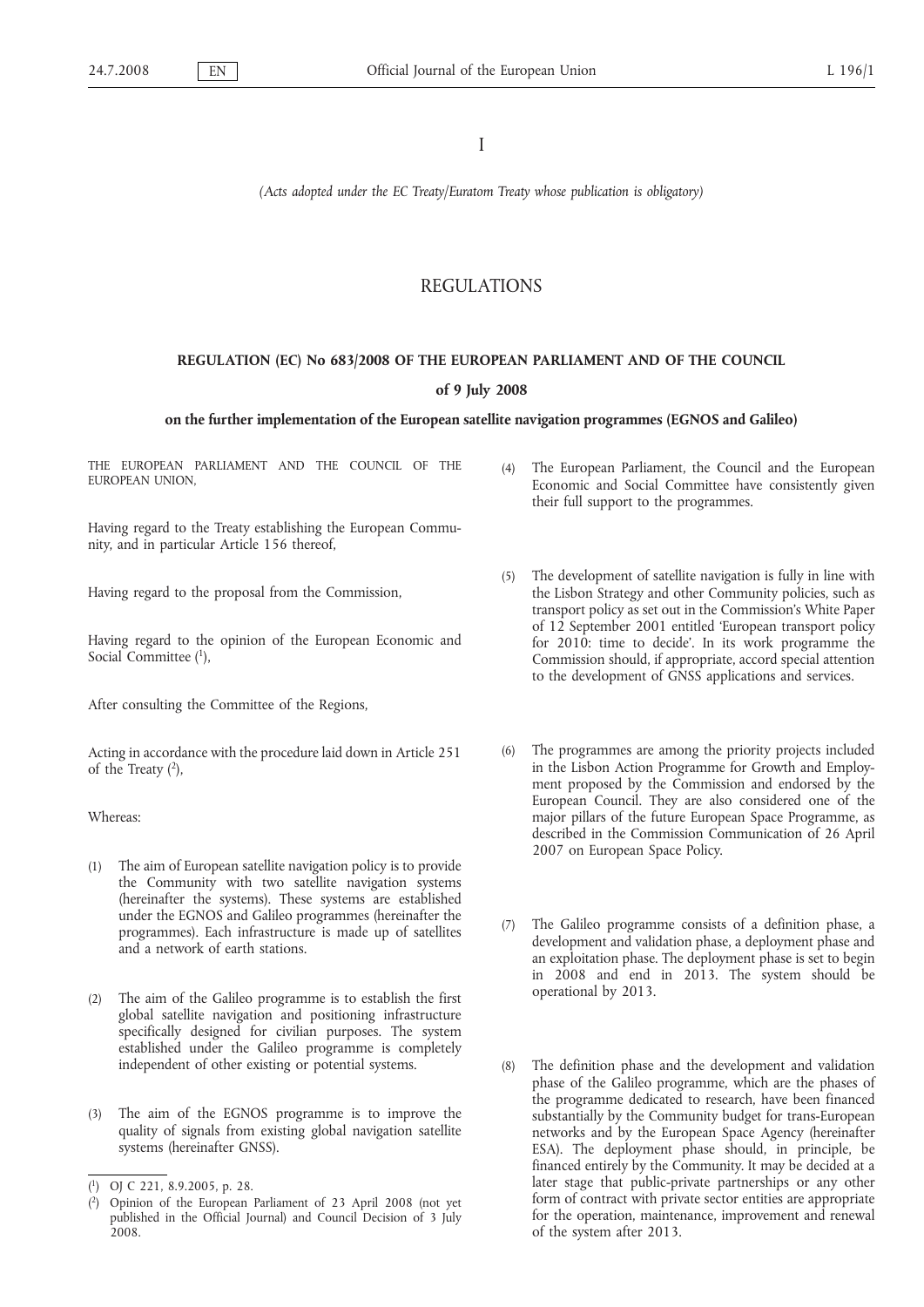- (9) The Safety-of-Life Centre in Madrid may decide to evolve into a fully qualified, equivalent Galileo Satellite Control Centre, the assets of which will be owned by the Community. The investment necessary for this evolution will be without additional costs to the agreed Community budget for the programmes for the period 2007-2013. In that case, whilst not affecting the operational capabilities of the Galileo Satellite Control Centres in Oberpfaffenhofen and Fucino, the Commission will ensure that, provided that it is able to meet all the requirements applicable to all centres, the Centre in Madrid is fully operationally qualified as a Galileo Satellite Control Centre by the end of 2013 and is included in the Galileo network of the centres mentioned above.
- (10) It is important that the financing of the EGNOS system, including its operations, sustainability and marketing, is ensured by the Community. The operation of EGNOS might be the subject of one or more public service contracts, in particular with private sector entities, until it is integrated into the operations of Galileo.
- (11) As the programmes have now reached an advanced stage of maturity and have gone well beyond the framework of simple research projects, it is necessary to give them a specific legal basis which is better able to satisfy their needs and respond to the requirement for sound financial management.
- (12) The systems established under the programmes are infrastructures set up as trans-European networks whose use extends well beyond the national boundaries of the Member States. Furthermore, the services offered through these systems contribute, in particular, to the development of trans-European networks in the areas of transport, telecommunications and energy infrastructures.
- (13) Sound public governance of the Galileo and EGNOS programmes requires, first, that there is a strict division of responsibilities between the Commission, the European GNSS Supervisory Authority (hereinafter the Authority) and ESA and, second, that the Community, represented by the Commission, ensures the management of the programmes. The Commission should establish the appropriate instruments and possess the necessary resources, in particular in terms of the assistance it requires.
- (14) In view of the importance, uniqueness and complexity of the programmes, the Community ownership of systems resulting from the programmes, and the full financing from the Community budget of the programmes for the period 2008-2013, the European Parliament, the Council and the Commission recognise the usefulness of close cooperation between the three institutions. To this end, the European Parliament, the Council and the Commission will meet in

the Galileo Interinstitutional Panel in accordance with the Joint declaration on the Galileo Interinstitutional Panel of 9 July 2008.

- (15) Council Regulation (EC) No 1321/2004 of 12 July 2004 on the establishment of structures for the management of the European satellite radio-navigation programmes (1) establishes the Authority. The Authority is a Community agency, which, as a body within the meaning of Article 185 of Council Regulation (EC, Euratom) No 1605/2002 of 25 June 2002 on the Financial Regulation applicable to the general budget of the European Communities (2) (hereinafter the Financial Regulation), is subject to the obligations laid down for Community agencies.
- (16) Respecting the Commission's role as manager of the programmes and in accordance with guidelines issued by the Commission, the Authority should ensure the security accreditation of the systems and the operation of the Galileo security centre and contribute to the preparation of the commercialisation of the systems with a view to smooth functioning, seamless service provision and high market penetration. In addition, the Authority should also accomplish other tasks that might be entrusted to it by the Commission in accordance with the Financial Regulation, in particular promoting applications and services and ensuring the certification of the components of the systems.
- (17) The European Parliament and the Council invite the Commission to put forward a proposal in order to align formally the management structures of the programmes as set out in Regulation (EC) No 1321/2004 with the new roles of the Commission and the Authority.
- (18) In order to guarantee the continuation of the programmes, it is necessary to establish an appropriate financial and legal framework to allow the Community to continue to fund the programmes. It is also necessary to indicate the amount of money required between 1 January 2007 and 31 December 2013 to fund the remainder of the development and validation phase and the deployment phase of Galileo, the operation of EGNOS and the preparation for the exploitation phase of the programmes.
- (19) The European Parliament and the Council have decided that the total estimated operating costs for the Galileo and EGNOS systems for the period 2007-2013 are EUR 3 405 million. EUR 1 005 million had originally been earmarked in the multiannual financial framework (2007 to 2013).

<sup>(</sup> 1) OJ L 246, 20.7.2004, p. 1. Regulation as amended by Regulation (EC) No 1942/2006 (OJ L 367, 22.12.2006, p. 18).

<sup>(</sup> 2) OJ L 248, 16.9.2002, p. 1. Regulation as last amended by Regulation (EC) No 1525/2007 (OJ L 343, 27.12.2007, p. 9).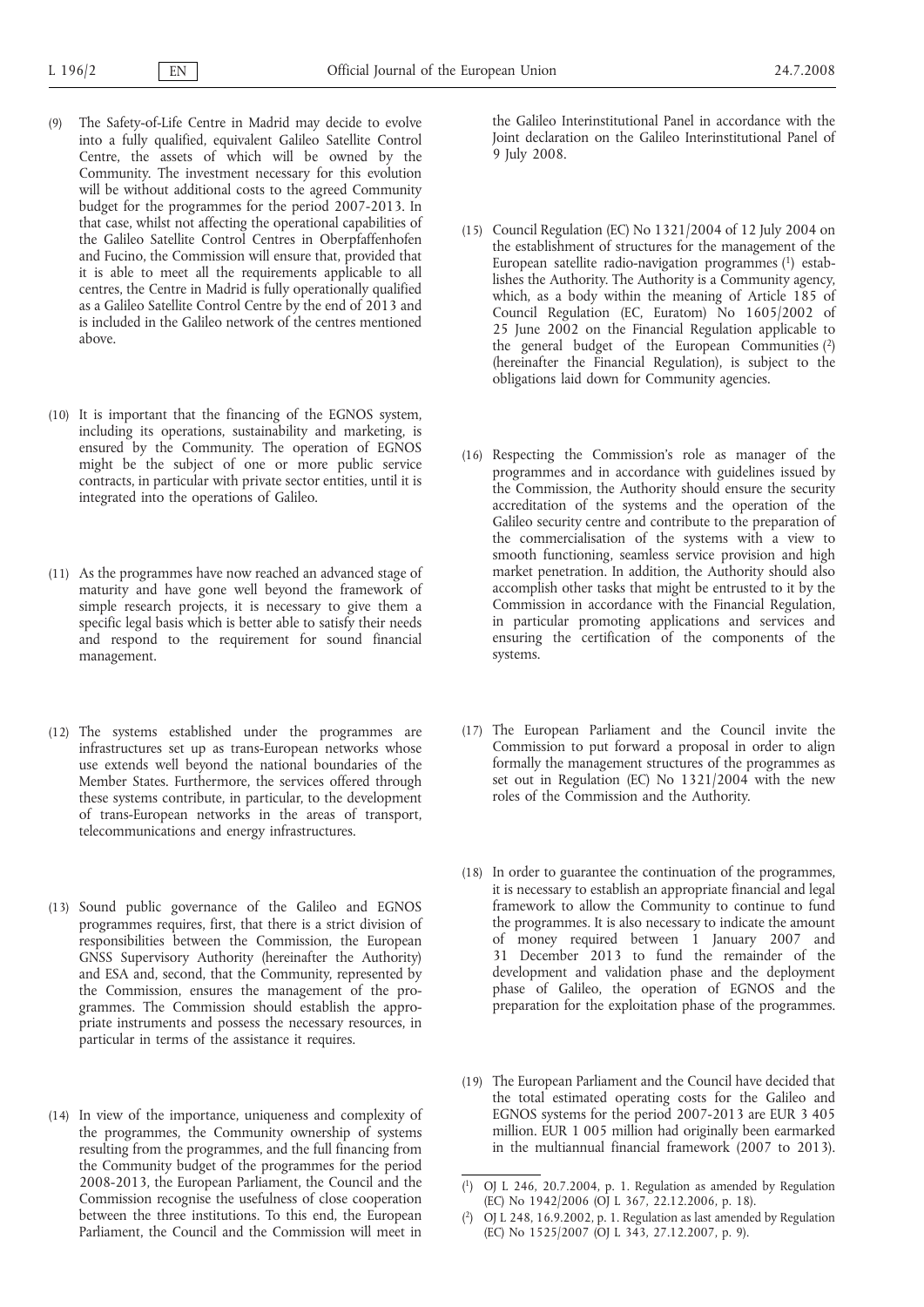This amount has been increased by EUR 2 000 million  $(1)$ . Furthermore, EUR 400 million has been made available through the Seventh Framework Programme of the European Community for research, technological development and demonstration activities (2007 to 2013)  $\binom{2}{3}$ (hereinafter the Seventh Framework Programme), thus bringing the total available budget to EUR 3 405 million for the programmes for the period 2007-2013.

- (20) In the allocation of those Community funds, effective procurement procedures and contract negotiations that obtain the best value for money and secure performance completion, the seamless continuity of programmes, risk management and adherence to the proposed timetable are essential. These should be ensured by the Commission.
- (21) Pursuant to the Financial Regulation, Member States, third countries and international organisations should be free to contribute financially or in-kind to the programmes on the basis of appropriate agreements.
- (22) It should be pointed out that the investment costs and the costs of operating the Galileo and EGNOS systems as currently estimated for the period 2007-2013 do not take account of unforeseen financial obligations which the Community may be obliged to bear, in particular those relating to non-contractual liability arising from the public ownership of the systems, especially with regard to force majeure and catastrophic failure.
- (23) Furthermore, revenue from the operation of the Galileo and EGNOS systems, arising, in particular, from the commercial service provided by the system established under the Galileo programme, should be collected by the Community in order to ensure that its earlier investments are recovered. However, it should be possible to provide for a revenuesharing mechanism in contracts concluded with private sector entities.
- (24) The Community should conclude a multi-annual delegation agreement with ESA covering the technical and planning aspects of the programmes. In order for the Commission, as representative of the Community, to exercise fully its power of audit, the delegation agreement should include the general conditions governing the management of funds entrusted to ESA.
- (25) As the programmes will be financed by the Community, public procurement under the programmes should comply

with Community rules on public contracts and should aim,

first and foremost, to attain value for money, control costs, mitigate risks, improve efficiency and decrease reliance on single suppliers. Open access and fair competition throughout the industrial supply chain and the balanced offering of participation opportunities to industry at all levels, including, in particular, to small and medium-sized enterprises (SMEs), should be pursued across Member States. Possible abuse of dominance or long-term reliance on single suppliers should be avoided. In order to mitigate programme risks, to avoid reliance on single suppliers and to ensure better overall control of the programmes and their costs and schedules, dual sourcing should be pursued, wherever appropriate. European industries should be permitted to rely on non-European sources for certain components and services where substantial advantages in terms of quality and costs are demonstrated, taking account, however, of the strategic nature of the programmes and of European Union security and export control requirements. Advantage should be taken of public sector investment and industrial experience and competence, including that acquired during the definition, and development and validation phases of the programmes, while ensuring that the rules on competitive tendering are not prejudiced.

- (26) All work packages in the framework of the activities of the deployment phase of Galileo should be open to the maximum possible competition, in line with the procurement principles of the European Union. In order to ensure satisfactory procurement, work packages should be widely open to new entrants and SMEs, while ensuring technological excellence and cost effectiveness.
- (27) As sound public governance requires uniform management of the programmes, faster decision-making and equal access to information, representatives of the Authority and ESA may be involved in the work of the European GNSS Programmes Committee (hereinafter the Committee) established to assist the Commission.
- (28) The measures necessary for the implementation of this Regulation should be adopted in accordance with Council Decision 1999/468/EC of 28 June 1999 laying down the procedures for the exercise of implementing powers conferred to the Commission (3).
- (29) In particular, the Commission should be empowered to adopt any measures necessary to ensure the compatibility and interoperability of the systems. Since those measures

<sup>(</sup> 1) Interinstitutional Agreement of 17 May 2006 between the European Parliament, the Council and the Commission on budgetary discipline and sound financial management (OJ C 139, 14.6.2006, p. 1). Agreement as amended by Decision 2008/29/EC of the European Parliament and of the Council (OJ L 6, 10.1.2008, p. 7).

<sup>(</sup> 2) OJ L 412, 30.12.2006, p. 1.

<sup>(</sup> 3) OJ L 184, 17.7.1999, p. 23. Decision as amended by Decision 2006/ 512/EC (OJ L 200, 22.7.2006, p. 11).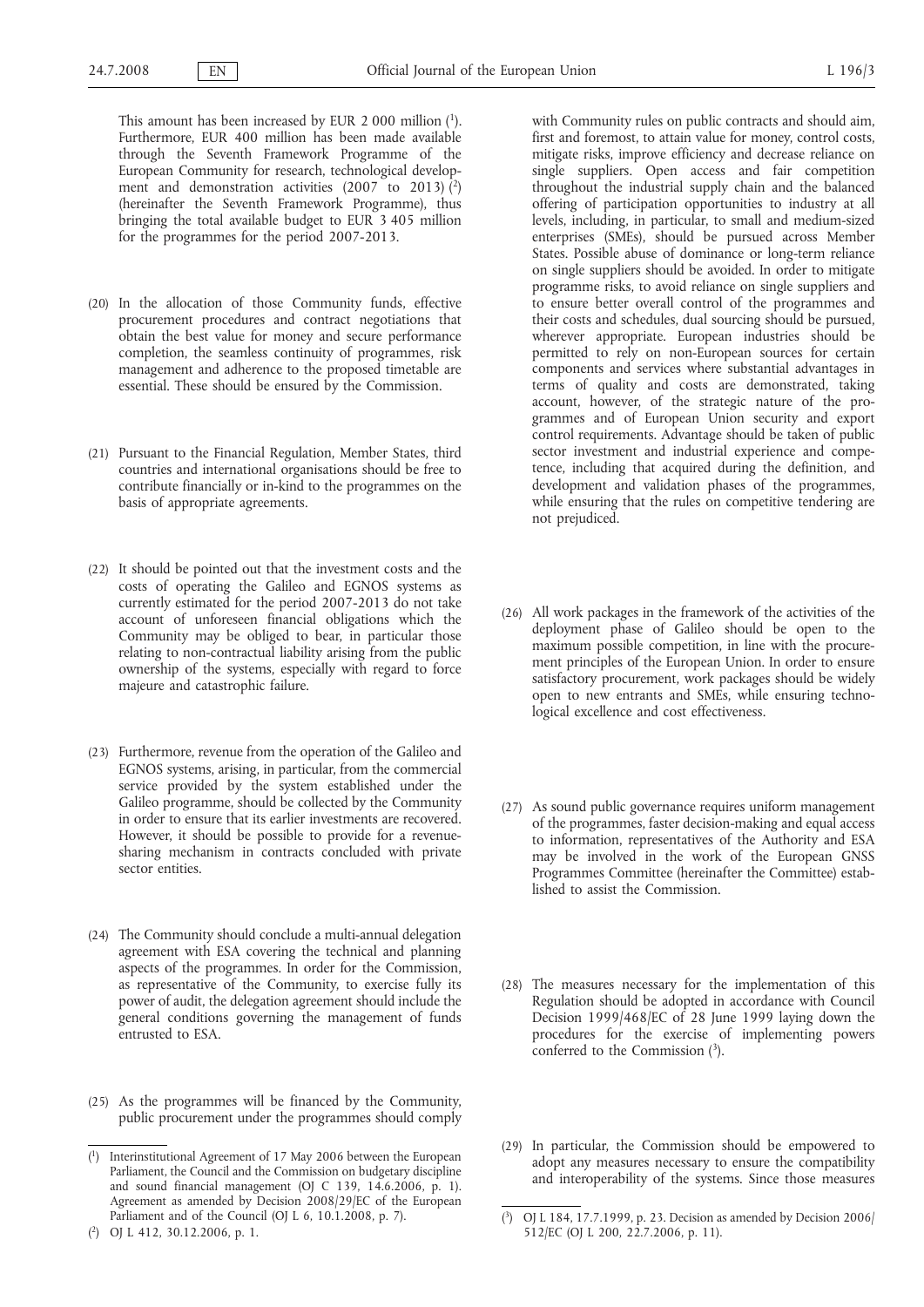are of general scope and are designed to amend nonessential elements of this Regulation by supplementing it with new non-essential elements, they must be adopted in accordance with the regulatory procedure with scrutiny provided for in Article 5a of Decision 1999/468/EC.

- (30) The Community should be the owner of all tangible and intangible assets created or developed under the programmes. In order to fully respect any fundamental rights relating to ownership, the appropriate agreements should be concluded with existing owners.
- (31) Careful attention should be paid to the certification of EGNOS for all modes of transport, in particular for aviation, in order to declare the system operational and allow its use as soon as possible.
- (32) This Regulation lays down, for the continuation of the programmes, a financial envelope constituting the prime reference, within the meaning of point 37 of the Interinstitutional Agreement of 17 May 2006 on budgetary discipline and sound financial management, for the budgetary authority during the annual budgetary procedure.
- (33) Since the objective of this Regulation, namely the establishment of satellite navigation systems, cannot be sufficiently achieved by the Member States since it exceeds the financial and technical capacities of any single Member State, and can therefore be better achieved by action at Community level, the Community may adopt measures, in accordance with the principle of subsidiarity as set out in Article 5 of the Treaty. In accordance with the principle of proportionality, as set out in that Article, this Regulation does not go beyond what is necessary in order to achieve that objective.
- (34) It is necessary to ensure that the European Parliament and the Council are kept regularly informed about the implementation of the programmes,

HAVE ADOPTED THIS REGULATION:

#### CHAPTER I

# **SUBJECT MATTER AND GENERAL PRINCIPLES**

### *Article 1*

### **European satellite navigation systems and programmes**

1. The EGNOS and Galileo programmes shall cover all the activities needed to define, develop, validate, construct, operate, renew and improve the two European satellite navigation systems, namely the EGNOS system and the system established under the Galileo programme.

2. The EGNOS system is an infrastructure monitoring and correcting signals emitted by existing global satellite navigation systems. It consists of earth stations and several transponders installed on geostationary satellites.

3. The system established under the Galileo programme is an autonomous global navigation satellite system (GNSS) infrastructure consisting of a constellation of satellites and a global network of earth stations.

4. The specific objectives of the programmes are set out in the Annex.

# *Article 2*

### **Subject**

This Regulation lays down the rules for the further implementation of the programmes, including those on governance and the financial contribution of the Community.

#### *Article 3*

#### **The phases of the Galileo programme**

The Galileo programme shall consist of the following phases:

- (a) a definition phase during which the structure of the system was designed and its elements determined, which ended in 2001;
- (b) a development and validation phase, comprising the construction and launch of the first satellites, the establishment of the first ground-based infrastructures and all the work and operations necessary to validate the system in orbit. The aim is that this phase shall end in 2010;
- (c) a deployment phase consisting of the establishment of all the space and ground-based infrastructures as well as related operations. The aim is that this phase shall run from 2008 to 2013. It shall include preparations for the exploitation phase;
- (d) an exploitation phase comprising infrastructure management, the maintenance, constant improvement and renewal of the system, certification and standardisation operations relating to the programme, the marketing of the system and all other activities needed to develop the system and ensure that the programme runs smoothly. The exploitation phase is set to begin at the latest upon conclusion of the deployment phase.

### *Article 4*

#### **Financing the Galileo programme**

1. The development and validation phase shall be financed by the Community and ESA.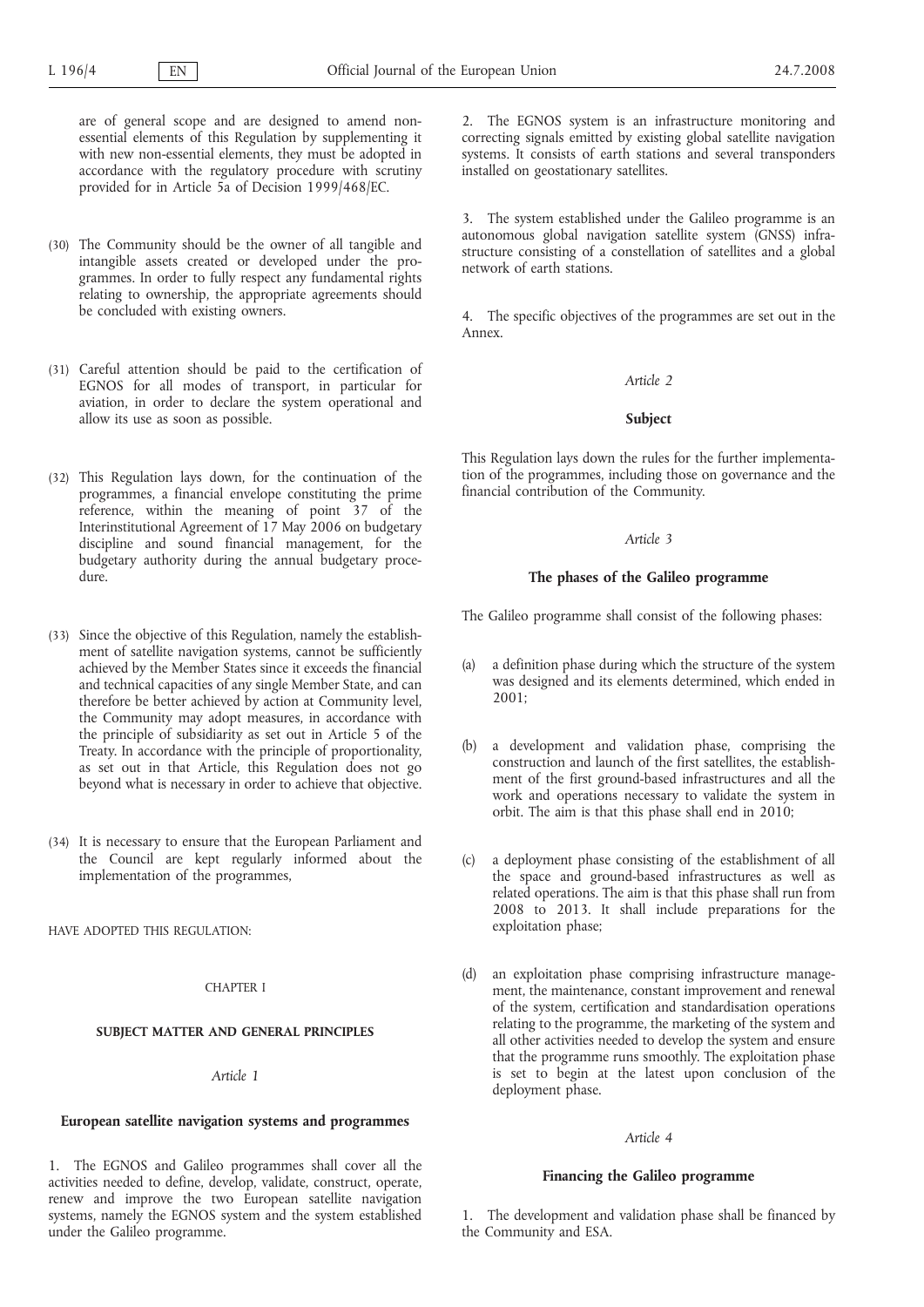2. The deployment phase shall be financed by the Community without prejudice to paragraphs 4 and 5.

3. In 2010, the Commission shall, if appropriate, submit to the European Parliament and the Council, together with its mid-term review, a proposal concerning the public funds and commitments required for the financing programming period starting in 2014, also covering any financial obligations with regard to the exploitation phase deriving from its responsibility relating to the public ownership of the system, the revenue-sharing mechanism for the exploitation phase, and objectives for a pricing policy ensuring that customers receive high quality services at fair prices. It shall, in particular, include a reasoned feasibility study of the advantages and disadvantages of the use of service concession contracts or public service contracts with private sector entities.

Where applicable, the Commission shall also propose, together with its mid-term review, any appropriate measures that facilitate the development of satellite navigation applications and services.

4. Member States may provide additional funding to the Galileo programme to cover the investment necessary for the evolution to the agreed system architecture in particular cases. The revenue arising from these contributions shall constitute assigned revenue in accordance with Article 18(2) of the Financial Regulation. In accordance with the principle of transparent management, the Commission shall communicate any impact on the Galileo programme resulting from the application of this paragraph to the Committee.

5. Third countries and international organisations may also provide additional funding to the Galileo programme. Agreements concluded by the Community with such entities pursuant to Article 300 of the Treaty shall lay down the conditions of and detailed rules governing their involvement.

# *Article 5*

### **Operation of the EGNOS system**

The operation of the EGNOS system shall consist primarily of infrastructure management, maintenance, constant improvement and renewal of the system, certification and standardisation operations relating to the programme, and marketing.

# *Article 6*

# **Financing the operation of the EGNOS system**

1. The Community shall finance the operation of EGNOS, without prejudice to any contribution from any other source, including those referred to in paragraphs 3 and 4.

2. The operation of EGNOS shall initially be the subject of one or more public service contracts.

3. Member States may provide additional funding to the EGNOS programme. The revenue arising from these contributions shall constitute assigned revenue in accordance with Article 18(2) of the Financial Regulation.

4. Third countries and international organisations may also provide additional funding to the EGNOS programme. Agreements concluded by the Community with such entities pursuant to Article 300 of the Treaty shall lay down the conditions of and detailed rules governing their involvement.

## *Article 7*

### **Compatibility and interoperability of the systems**

1. The Commission shall make every effort to ensure the compatibility and interoperability of the systems, networks and services of EGNOS and Galileo and shall pursue the benefits of compatibility and interoperability of EGNOS and Galileo with other navigation systems and where possible with conventional means of navigation.

2. Measures necessary to that end, designed to amend nonessential elements of this Regulation by supplementing it, shall be adopted in accordance with the regulatory procedure with scrutiny referred to in Article 19(5).

#### *Article 8*

#### **Ownership**

The Community shall be the owner of all tangible and intangible assets created or developed under the programmes, to which effect agreements shall be concluded with third parties, wherever appropriate, with regard to existing ownership rights.

# CHAPTER II

### **BUDGETARY CONTRIBUTION AND MECHANISMS**

#### *Article 9*

#### **Activities concerned**

1. The Community budgetary appropriations allocated to the programmes under this Regulation shall be granted to finance:

- (a) activities relating to the completion of the development and validation phase of the Galileo programme;
- (b) activities relating to the deployment phase of the Galileo programme, including actions to manage and monitor this phase;
- (c) activities relating to the operation of EGNOS as well as actions preceding or preparatory to the exploitation phase of the programmes.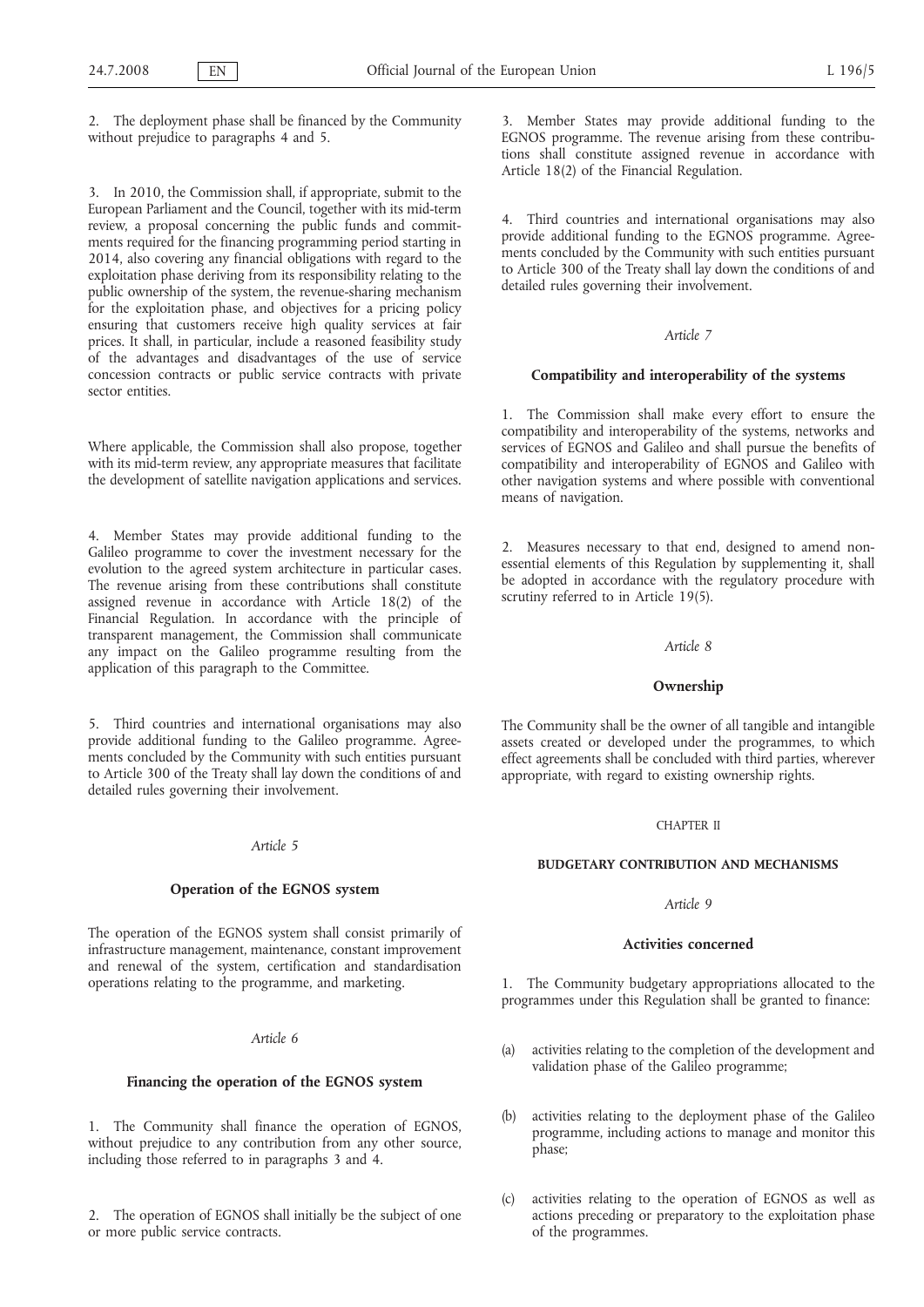2. In order to allow the costs of the programmes and of the different phases of the programmes to be clearly identified, the Commission, in accordance with the principle of the transparent management, shall inform the Committee annually of the allocation of Community funds to each of the activities specified in the paragraph 1.

# *Article 10*

### **Budgetary resources**

1. The amount allocated to implement the activities specified in Article 9 is EUR 3 405 million for the period from 1 January 2007 to 31 December 2013. This includes EUR 400 million made available from the Seventh Framework Programme.

2. Appropriations shall be authorised annually by the budgetary authority within the limits laid down in the multiannual financial framework. They shall be implemented in accordance with the provisions of the Financial Regulation.

3. Budgetary commitments for the programmes shall be appropriated in annual instalments.

# *Article 11*

# **Operating income**

1. Income from the operation of the systems shall be collected by the Community, paid into the Community budget and allocated to the programmes. If the income proves to be more than required for the programmes, any adaptation of the principle of allocation shall be subject to approval by the budgetary authority on the basis of a proposal from the Commission.

2. A revenue-sharing mechanism may be provided for in contracts concluded with private sector entities.

### CHAPTER III

# **PUBLIC GOVERNANCE OF THE PROGRAMMES**

# *Article 12*

# **General framework for governance of the programmes**

1. Public governance of the programmes shall be based on the principle of a strict division of responsibilities between the Community, represented by the Commission, the Authority and ESA.

2. The Commission, assisted by the Committee, shall be responsible for the management of the programmes, which it shall carry out in a transparent manner. It shall avoid duplication of structures and functions through a clear division of tasks with the Authority and ESA. It may be assisted by experts from

Member States and it shall carry out financial and technical audits.

3. The Commission shall establish the appropriate instruments, including the implementation of integrated risk management at all levels of the programmes and structural measures to identify, control, mitigate and monitor risks, and shall ensure that it possesses the resources needed to accomplish this task. For this purpose, the Commission shall, in accordance with the advisory procedure referred to in Article 19(2), establish key decision points for reviews of the implementation of the programmes.

# *Article 13*

# **Governance of security matters**

1. The Commission shall manage all questions relating to the security of the systems, duly taking into account the need for oversight and integration of security requirements in the overall programmes.

2. The Commission shall, in accordance with the regulatory procedure referred to in Article 19(4), adopt implementing measures laying down the main technical requirements for controlling the access to, and handling of, technologies that provide security to the systems.

3. The Commission shall ensure that the necessary steps are taken to comply with the measures referred to in paragraph 2 and that any further requirements related to the security of the systems are met, taking full account of expert advice.

4. Whenever the security of the European Union or its Member States may be affected by the operation of the systems, the procedures set out in Council Joint Action 2004/552/CFSP of 12 July 2004 on aspects of the operation of the European satellite radio-navigation system affecting the security of the European Union  $\binom{1}{1}$  shall apply.

5. Matters falling exclusively within Title V and/or Title VI of the Treaty on European Union shall not fall within the remit of the Committee.

#### *Article 14*

# **Application of security regulations**

1. Each Member State shall ensure that security regulations ensuring a degree of protection at least equivalent to that guaranteed by the Commission's rules on security set out in the Annex to Commission Decision 2001/844/EC, ECSC, Euratom (2) and by the security regulations of the Council set out in the Annex to Council Decision  $2001/264/EC$  (3) apply to all natural persons resident on its territory and all legal entities established on its territory which deal with EU classified information regarding the programmes.

<sup>(</sup> 1) OJ L 246, 20.7.2004, p. 30.

<sup>(</sup> 2) Commission Decision 2001/844/EC, ECSC, Euratom of 29 November 2001 amending its internal Rules of Procedure (OJ L 317, 3.12.2001, p. 1). Decision as last amended by Decision 2006/548/ EC (OJ L 215, 5.8.2006, p. 38).

<sup>(</sup> 3) Council Decision 2001/264/EC of 19 March 2001 adopting the Council's security regulations (OJ L 101, 11.4.2001, p. 1). Decision as last amended by Decision 2007/438/EC (OJ L 164, 26.6.2007, p. 24).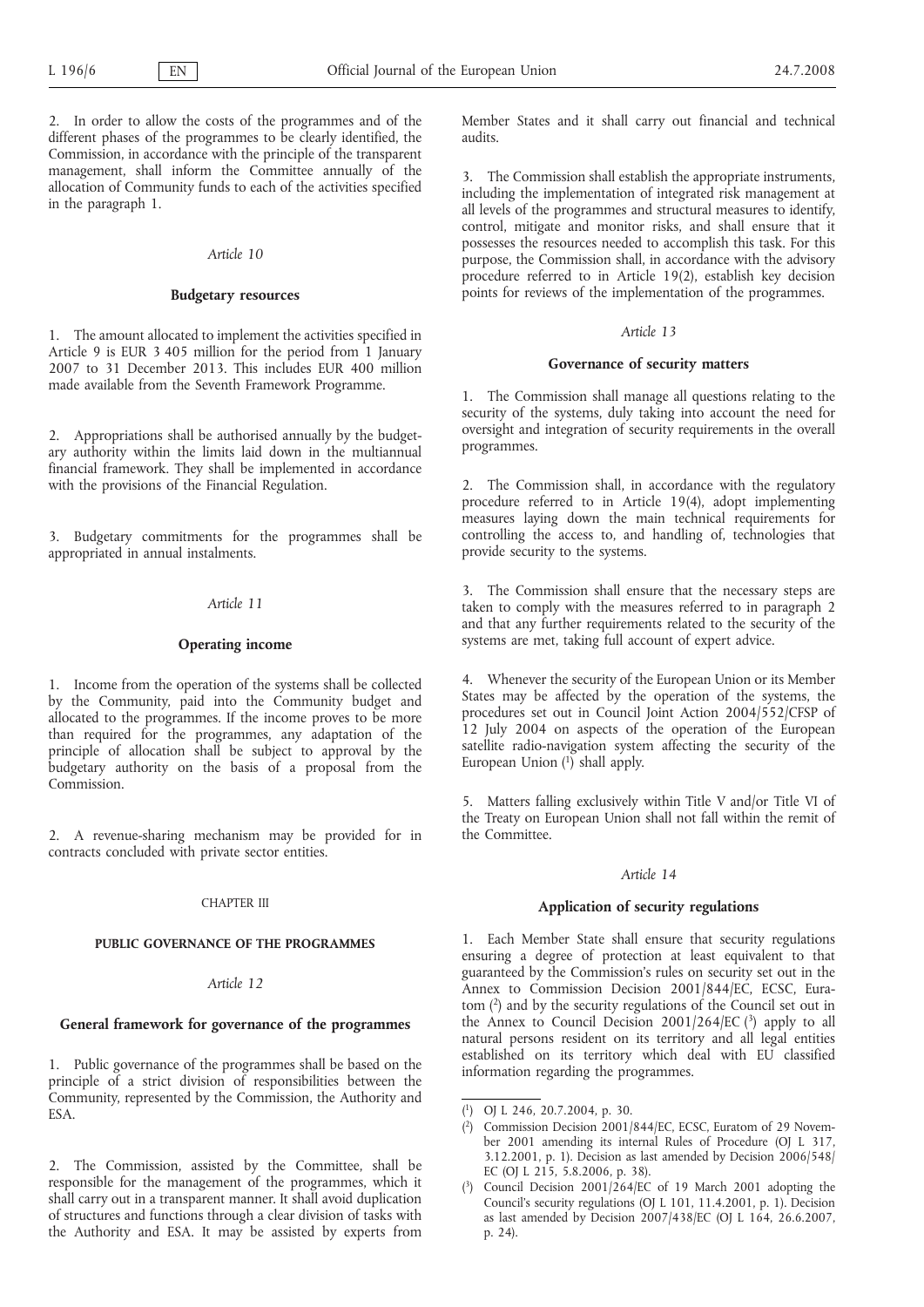2. Member States shall immediately inform the Commission of the adoption of national security regulations as referred to in paragraph 1.

3. Natural persons resident in third countries and legal entities established in third countries may deal with EU classified information regarding the programmes only where they are subject, in those countries, to security regulations ensuring a degree of protection at least equivalent to that guaranteed by the Commission's rules on security set out in the Annex to Decision 2001/844/EC, ECSC, Euratom and by the security regulations of the Council set out in the Annex to Decision 2001/264/EC. The security regulations of ESA shall be considered as equivalent to those rules and regulations. The equivalence of security regulations applied in a third country may be recognised in an agreement with that country.

#### *Article 15*

# **Programming**

1. The Commission shall manage the funds allocated to the programmes under this Regulation.

2. The Commission shall adopt measures to define a strategic framework for the establishment of a work programme in accordance with the requirements of this Regulation. The strategic framework shall include the main actions, the estimated budget and the time-table necessary to meet the objectives laid down in the Annex.

Those measures designed to amend non-essential elements of this Regulation by supplementing it shall be adopted in accordance with the regulatory procedure with scrutiny referred to in Article 19(5).

3. The Commission shall adopt the work programme, which includes the programme implementation plan and associated financing, reviewed on an annual basis, and any amendments thereto in accordance with the management procedure referred to in Article 19(3).

4. The measures financed under this Regulation shall be implemented in accordance with the Financial Regulation.

#### *Article 16*

## **The role of the European GNSS Supervisory Authority**

Subject to the provisions of Article 12 and the respect of the Commission's role as manager of the programmes, the Authority shall accomplish the following tasks within the programmes in accordance with guidelines issued by the Commission:

- (a) with regard to the security of the programmes, and without prejudice to Articles 13 and 14, it shall ensure:
	- (i) security accreditation; to that effect it shall initiate and monitor the implementation of security procedures and perform system security audits,
- (ii) the operation of the Galileo security centre, implemented in accordance with decisions taken pursuant to Article 13 and the instructions provided under Joint Action 2004/552/CFSP;
- (b) it shall contribute to the preparation of the commercialisation of the systems, including the necessary market analysis;
- (c) it shall also accomplish other tasks that may be entrusted to it by the Commission, in accordance with Article 54(2)(b) of the Financial Regulation, addressing specific issues linked to the programmes, such as:
	- (i) promoting applications and services in the satellite navigation market;
	- (ii) ensuring that the components of the systems are certified by the appropriate, duly authorised, certification bodies.

# *Article 17*

# **Procurement principles related to the deployment phase of the Galileo programme**

1. The Community's public procurement rules, in particular open access and fair competition throughout the industrial supply chain, tendering on the basis of the provision of transparent and timely information, clear communication of the applicable procurement rules, selection criteria and any other relevant information allowing a level-playing field for all potential bidders, shall apply to the deployment phase of the Galileo programme without prejudice to measures required to protect the essential interests of the security of the European Union or public security or to comply with European Union export control requirements.

2. During the procurement, the following objectives shall be pursued:

- (a) promoting the balanced participation of industry at all levels, including, in particular, SMEs, across Member States;
- (b) avoiding possible abuse of dominance and avoiding longterm reliance on single suppliers;
- (c) taking advantage of prior public sector investments and lessons learned, as well as industrial experience and competence, including that acquired in the definition and development and validation phases of the programmes, while ensuring that the rules on competitive tendering are not prejudiced.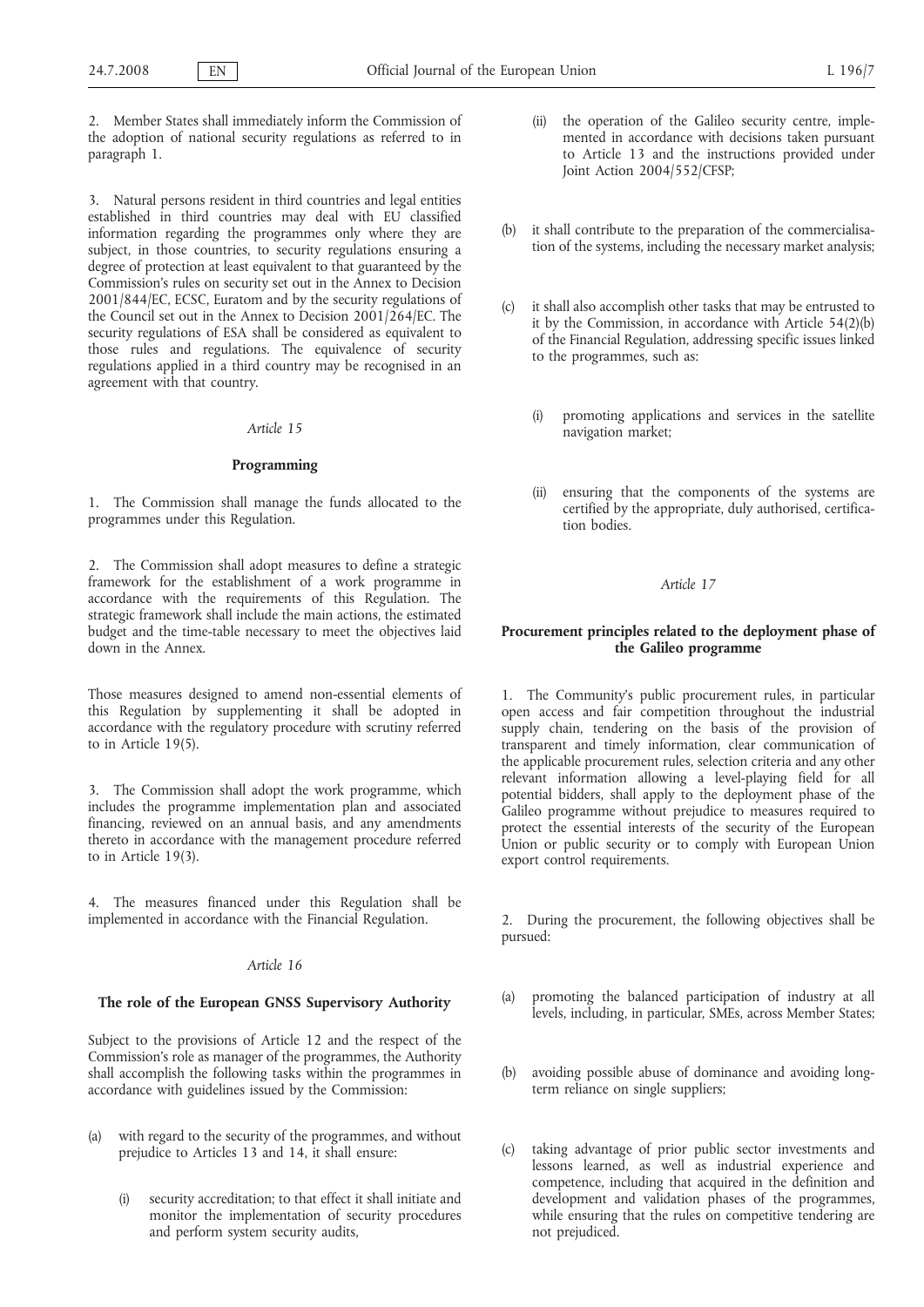3. To that end, the following principles for the procurement of the activities of the deployment phase of the Galileo programme shall apply:

- (a) the procurement of the infrastructure shall be split into a set of six main work packages (system engineering support, ground mission infrastructure completion, ground control infrastructure completion, satellites, launchers and operations), as well as a number of additional work packages, through a comprehensive overall procurement break-down; this does not rule out the prospect of multiple simultaneous procurement strands for individual work packages, including for satellites;
- (b) competitive tendering shall be ensured for all packages and, for the six main work packages, a single procedure shall be applied whereby any one independent legal entity, or a group represented for this purpose by a legal entity belonging to that group, may bid for the role of prime contractor for a maximum of two of the six main work packages;
- (c) at least 40 % of the aggregate value of the activities shall be subcontracted by competitive tendering at various levels to companies other than those belonging to groups of entities that are prime contractors for any of the main work packages; the Commission shall, on a regular basis, report to the Committee on the fulfilment of this principle. In the event that projections establish that it may not be possible to reach the 40 % threshold, the Commission shall, in accordance with the management procedure referred to in Article 19(3), take the appropriate measures;
- (d) dual sourcing shall be pursued wherever appropriate in order to ensure better overall control of the programme, its costs and schedule.

#### *Article 18*

## **The role of the European Space Agency**

1. On the basis of the principles set out in Article 17, the Community, represented by the Commission, shall conclude a multi-annual delegation agreement with ESA, on the basis of a delegation decision adopted by the Commission in accordance with Article 54(2) of the Financial Regulation which shall cover the delegated tasks and budget implementation relating to the implementation of the Galileo programme, in particular the deployment phase.

2. The delegation agreement shall, insofar as necessary for the tasks and budget implementation delegated under paragraph 1, lay down the general conditions for the management of the funds entrusted to ESA, and, in particular, the actions to be implemented, the relevant financing, management procedures

and monitoring and inspection measures, the measures applicable in the event of inadequate performance of contracts and the rules regarding ownership of all tangible and intangible assets.

3. The Committee shall be consulted on the delegation decision referred to in paragraph 1 of this Article, in accordance with the advisory procedure referred to in Article 19(2). The Committee shall be informed of the multi-annual delegation agreement to be concluded between the Community, represented by the Commission, and ESA.

4. The Committee shall be informed by the Commission of the interim and end results of the evaluation of the procurement tenders and of the contracts with private sector entities to be concluded by ESA.

### *Article 19*

# **Committee procedure**

1. The Commission shall be assisted by a committee called the 'European GNSS Programmes Committee' (the Committee).

2. Where reference is made to this paragraph, Articles 3 and 7 of Decision 1999/468/EC shall apply, having regard to the provisions of Article 8 thereof.

3. Where reference is made to this paragraph, Articles 4 and 7 of Decision 1999/468/EC shall apply, having regard to the provisions of Article 8 thereof.

The period laid down in Article 4(3) of Decision 1999/468/EC shall be set at one month.

4. Where reference is made to this paragraph, Articles 5 and 7 of Decision 1999/468/EC shall apply, having regard to the provisions of Article 8 thereof.

The period laid down in Article 5(6) of Decision 1999/468/EC shall be set at one month.

5. Where reference is made to this paragraph, Article 5a(1) to (4) and Article 7 of Decision 1999/468/EC shall apply, having regard to the provisions of Article 8 thereof.

6. Representatives of the Authority and ESA may be involved as observers in the work of the Committee under the conditions laid down in its rules of procedure.

7. Agreements concluded by the Community pursuant to Articles 4(5) and 6(4) may provide for the participation of third countries or international organisations in the work of the Committee under the conditions laid down in its rules of procedure.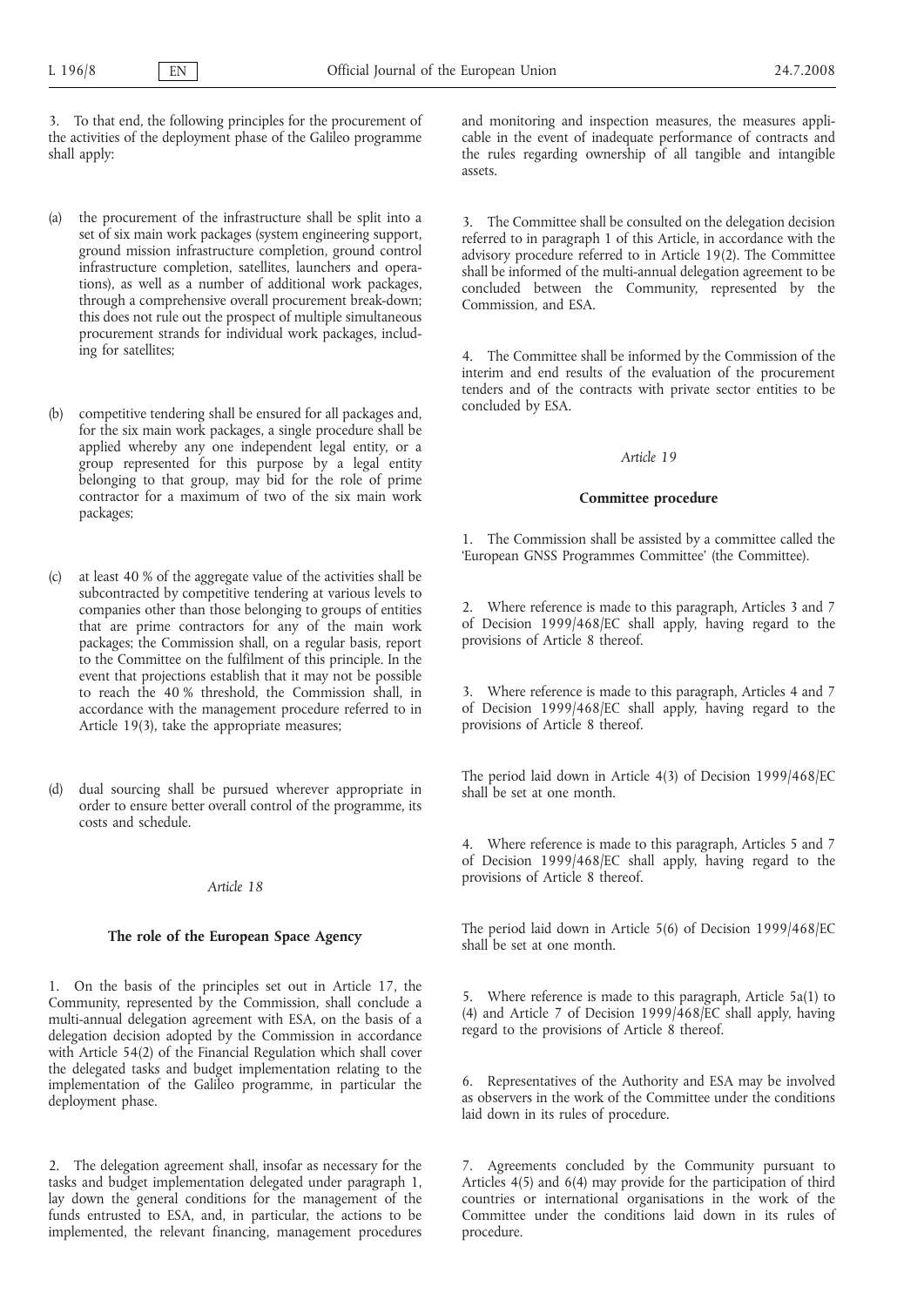#### *Article 20*

#### **Protection of personal data and privacy**

The Commission shall ensure that protection of personal data and privacy is guaranteed and that appropriate safeguards are integrated into the technical structures of the systems.

#### CHAPTER IV

# **FINAL PROVISIONS**

# *Article 21*

#### **Protection of the Community's financial interests**

1. The Commission shall ensure that, when actions financed under this Regulation are implemented, the financial interests of the Community are protected by the application of preventive measures against fraud, corruption and any other illegal activities, by effective checks and by the recovery of amounts unduly paid and, if irregularities are detected, by effective, proportional and dissuasive penalties, in accordance with Council Regulation (EC, Euratom) No 2988/95 of 18 December 1995 on the protection of the European Communities financial interests (1), Council Regulation (Euratom, EC) No 2185/96 of 11 November 1996 concerning on-the-spot checks and inspections carried out by the Commission in order to protect the European Communities' financial interests against fraud and other irregularities (2) and with Regulation (EC) No 1073/1999 of the European Parliament and of the Council of 25 May 1999 concerning investigations conducted by the European Anti-Fraud Office (OLAF)  $(^3)$ .

2. For the Community actions financed under this Regulation, the notion of irregularity referred to in Article 1(2) of Regulation (EC, Euratom) No 2988/95 shall mean any infringement of a provision of Community law or any breach of a contractual obligation resulting from an act or omission by an economic operator, which has, or would have, the effect of prejudicing the general budget of the European Union or budgets managed by it, by an unjustified item of expenditure.

3. Agreements resulting from this Regulation, including agreements concluded with participating third countries and international organisations, shall provide for supervision and financial control by the Commission, or any representative authorised by it, and audits by the Court of Auditors, if necessary on-the-spot.

#### *Article 22*

### **Information to the European Parliament and to the Council**

The Commission shall ensure the implementation of this Regulation. Each year, when it presents the preliminary draft budget, it shall present a report to the European Parliament and to the Council on the implementation of the programmes. A mid-term review shall be carried out in 2010, which shall include a review of costs, risks and likely revenues from the services offered by Galileo, *inter alia*, in the light of technological and market developments, to inform the European Parliament and the Council of the progress made on the programmes.

#### *Article 23*

#### **Repeal**

Article 7 of Council Regulation (EC) No 876/2002 of 21 May 2002 setting up the Galileo Joint Undertaking  $(4)$  shall be repealed with effect from 25 July 2009.

#### *Article 24*

#### **Entry into force**

This Regulation shall enter into force on the day following its publication in the *Official Journal of the European Union*.

This Regulation shall be binding in its entirety and directly applicable in all Member States.

Done at Strasbourg, 9 July 2008.

*For the European Parliament The President* H.-G. PÖTTERING

*For the Council The President* J.-P. JOUYET

 $(1)$ 1) OJ L 312, 23.12.1995, p. 1. Regulation as amended by Commission Regulation (EC) No 1233/2007 (OJ L 279, 23.10.2007, p. 10).

<sup>(</sup> 2) OJ L 292, 15.11.1996, p. 2.

<sup>(</sup> 3) OJ L 136, 31.5.1999, p. 1.

 $(4)$ 4) OJ L 138, 28.5.2002, p. 1. Regulation as amended by Regulation (EC) No 1943/2006 (OJ L 367, 22.12.2006, p. 21).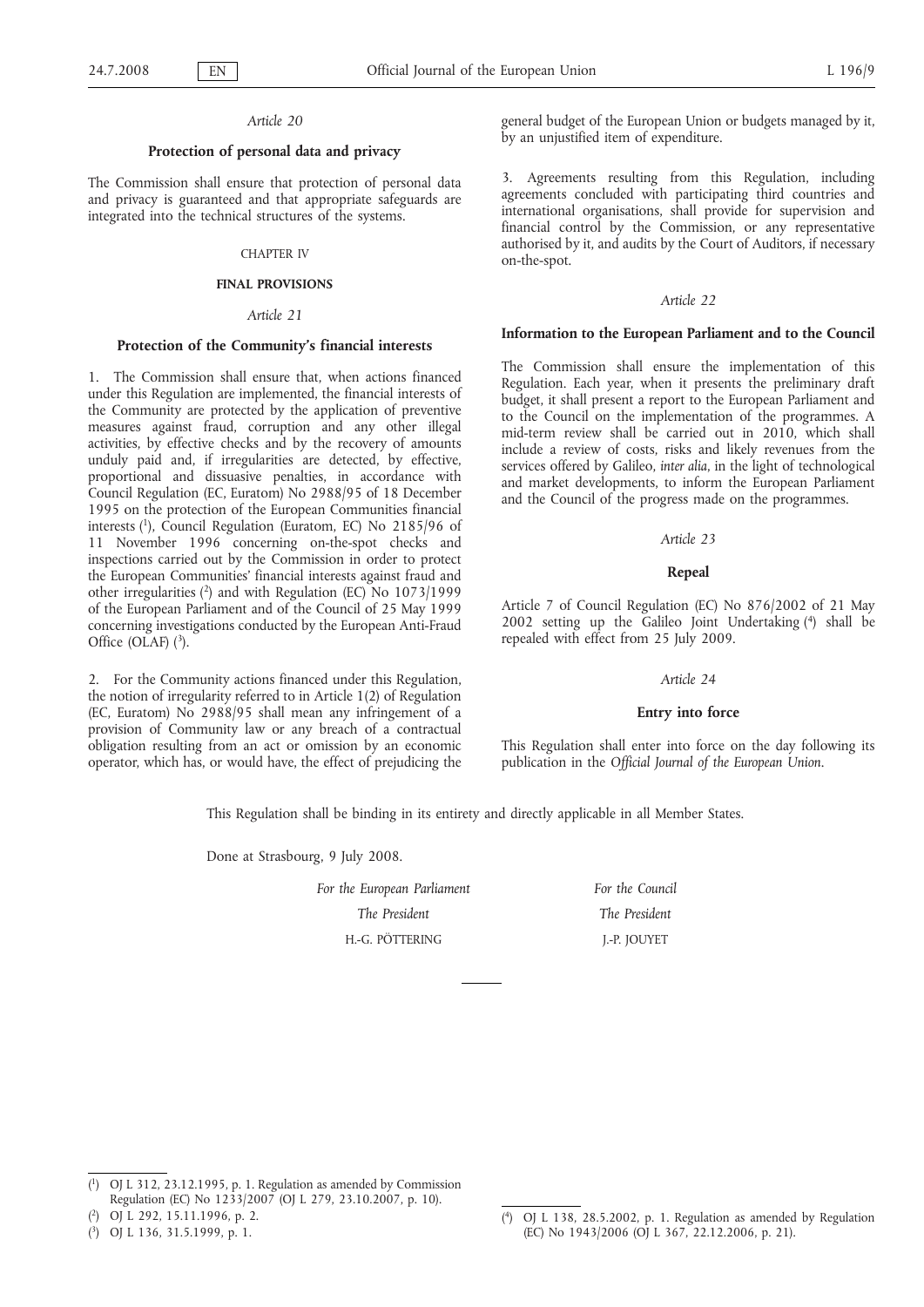#### *ANNEX*

#### **SPECIFIC OBJECTIVES OF THE EUROPEAN SATELLITE NAVIGATION PROGRAMMES**

The specific objectives of the Galileo programme are to ensure that the signals emitted by the system can be used to fulfil the following five functions:

- to offer an open service (OS), which is free to the user and provides positioning and synchronisation information intended for high-volume satellite navigation applications,
- to offer a safety-of-life service (SoL) aimed at users for whom safety is essential. This service also fulfils the requirements of certain sectors for continuity, availability and accuracy and includes an integrity message alerting the user to any failure in the system,
- to offer a commercial service (CS) for the development of applications for professional or commercial use due to improved performance and data with greater added value than those obtained through the open service,
- to offer a public regulated service (PRS) restricted to government-authorised users, for sensitive applications which require a high level of service continuity. The public regulated service uses strong, encrypted signals,
- to participate in the search and rescue support service (SAR) of the COSPAS-SARSAT system by detecting emergency signals given off by beacons and relaying messages to them.

The specific objectives of the EGNOS programme are to ensure that the EGNOS system fulfils the following three functions:

- to offer an open service (OS), which is free to the user and provides positioning and synchronisation information intended for high-volume satellite navigation applications in the area covered by the system,
- to offer a service for the dissemination of commercial data to assist the development of applications for professional or commercial use due to improved performance and data with greater added value than those obtained through the open service,
- to offer a safety-of-life service (SoL) service aimed at users for whom safety is essential. In particular, this service fulfils the requirements of certain sectors for continuity, availability and accuracy and includes an integrity message alerting the user to any failure in the system over the coverage area.